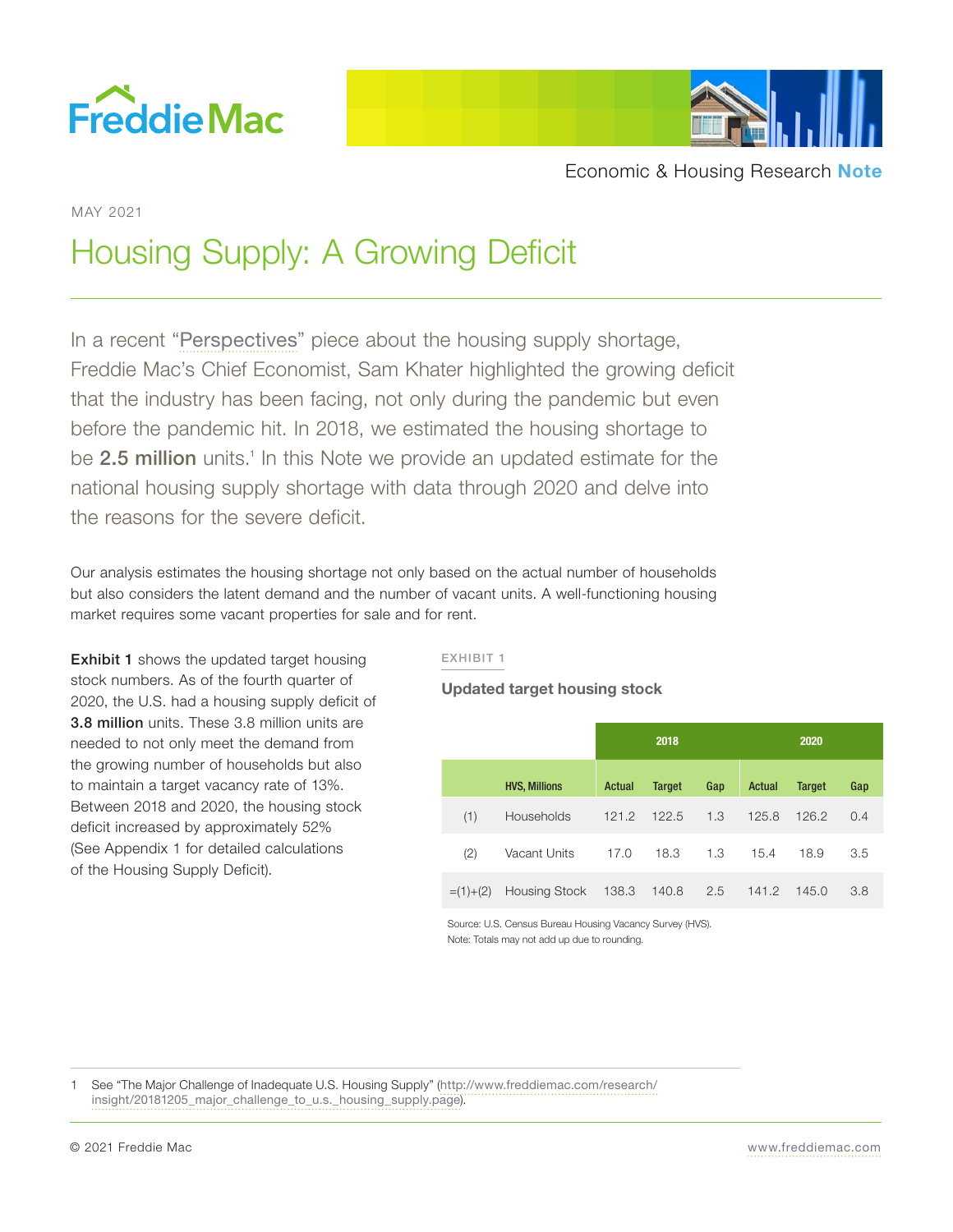



## The evolution of the housing supply shortage

For years, tight housing supply has been the sore spot for an otherwise healthy housing market. Inventory of both new and existing homes for sale is currently at a historical low. There are various reasons why housing supply has not been able to keep up with the rising household demand. A few of the most often cited reasons for housing shortages are the lack of available construction labor (81% of the construction firms surveyed by Associated General Contractors of America in 2020 cited this issue<sup>2</sup>), land use regulations, zoning restrictions preventing supply from picking up in areas which have the most demand, NIMBYism (not in my back yard), lack of land developers and land to develop.

In recent years, increasing raw material costs have also been adding to builders' woes, especially during the pandemic when lumber prices increased more than 150%. But one of the most important reasons for this shortfall has been the severe underbuilding of entry-level homes, where most of the demand exists, especially now given the large cohort of Millennials entering the housing market. Given the significant impact of this factor, we discuss the entry-level shortage in some detail below.

The main driver of the housing shortfall has been the long-term decline in the construction of single-family homes. That decline has been exacerbated by an even larger decrease in the supply of entry-level single-family homes, or starter homes.<sup>3</sup> Between 1976 and 1979, the construction of new entry-level single-family homes<sup>4</sup> averaged 418,000 units per year or 34% of all new homes completed (Exhibit 2 and 3). During the 1980s, mortgage rates increased dramatically, rising from an average of 8.9% during the 1970s to 12.7%. The rise in mortgage rates led to a decline in housing demand and supply as housing became less affordable. As a result, entry-level housing supply fell by over 100,000 units to 314,000 units per year during the 1980s. While the overall number of new single-family homes fell, the entry-level share of all new homes constructed remained at 33%, similar to the late 1970s, indicating that entry-level supply dropped by a similar number as the overall new construction market.

The main driver of the housing shortfall has been the long-term decline in the construction of single-family homes and that decline has been exacerbated by an even larger decrease in the supply of entry-level single-family homes, or starter homes.

2 See ["How to Adapt to the Skilled Labor Shortage in Construction](https://www.propelleraero.com/blog/how-to-adapt-to-the-skilled-labor-shortage-in-construction/)"

(<https://www.propelleraero.com/blog/how-to-adapt-to-the-skilled-labor-shortage-in-construction/>) 3 See two Freddie Mac Insights on the topic: [The Housing Supply Shortage: State of the States](http://www.freddiemac.com/research/insight/20200227-the-housing-supply-shortage.page?) ([http://www.freddiemac.](http://www.freddiemac.com/research/insight/20200227-the-housing-supply-shortage.page) [com/research/insight/20200227-the-housing-supply-shortage.page](http://www.freddiemac.com/research/insight/20200227-the-housing-supply-shortage.page)) and [The Major Challenge of U.S. Housing](http://www.freddiemac.com/research/insight/20181205_major_challenge_to_u.s._housing_supply.page?) 

[Supply](http://www.freddiemac.com/research/insight/20181205_major_challenge_to_u.s._housing_supply.page?) ([http://www.freddiemac.com/research/insight/20181205\\_major\\_challenge\\_to\\_u.s.\\_housing\\_supply.page](http://www.freddiemac.com/research/insight/20181205_major_challenge_to_u.s._housing_supply.page)). 4 We define entry-level homes as homes with 1,400 square feet or less. The median single-family home today has about

2,000 square feet [\(U.S. Census Bureau](https://www.census.gov/construction/chars/highlights.html), https://www.census.gov/construction/chars/highlights.html).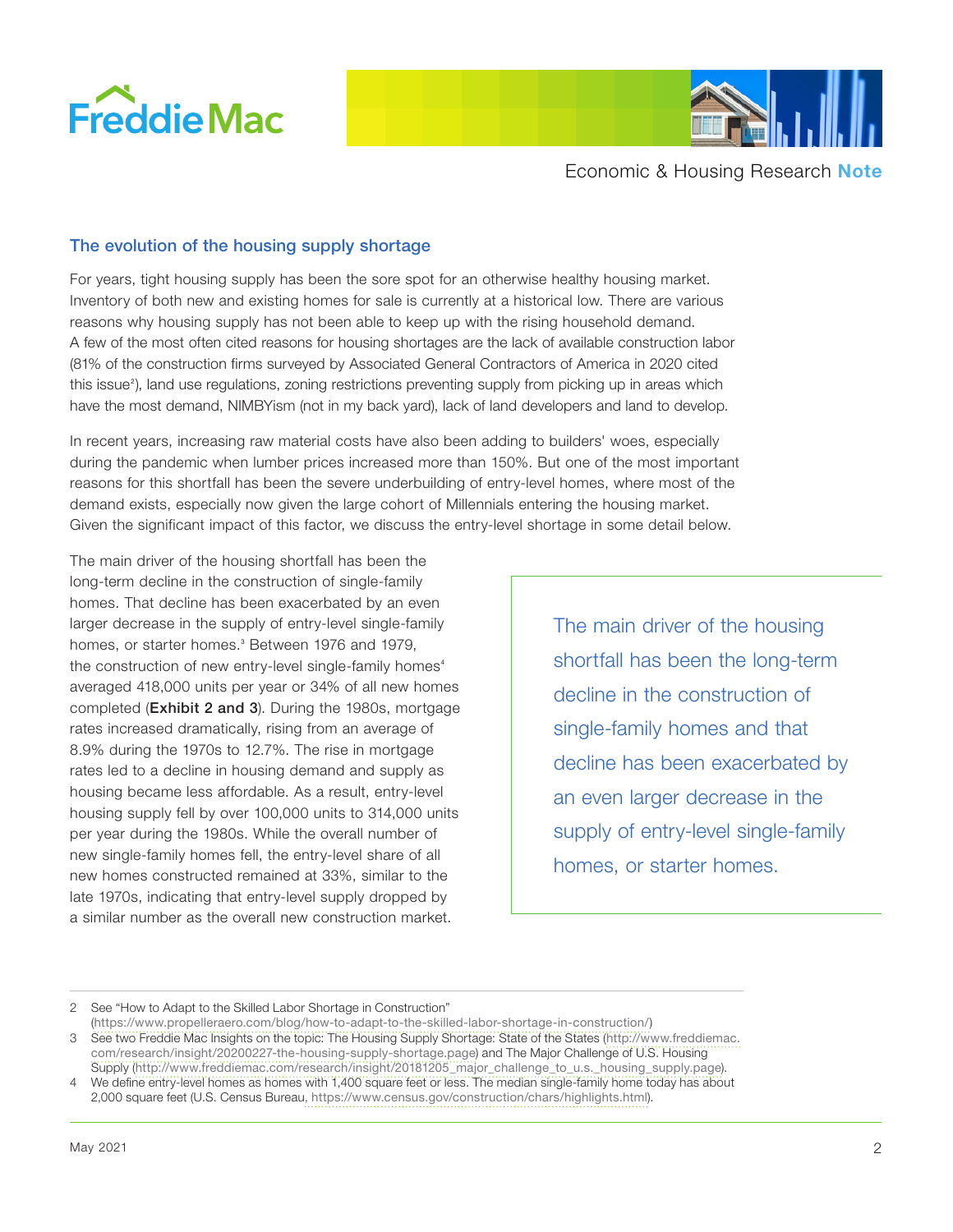



#### EXHIBIT 2

### **Number of new homes constructed below 1,400 square feet**

Entry-Level home construction collapsed after the Great Recession and never recovered



Source: U.S. Census Bureau.

#### EXHIBIT 3

### **Percent of new homes below 1,400 square feet**

Entry-Level home construction consistently declined as a share of new construction and is at near a 50-Year Low



Source: U.S. Census Bureau.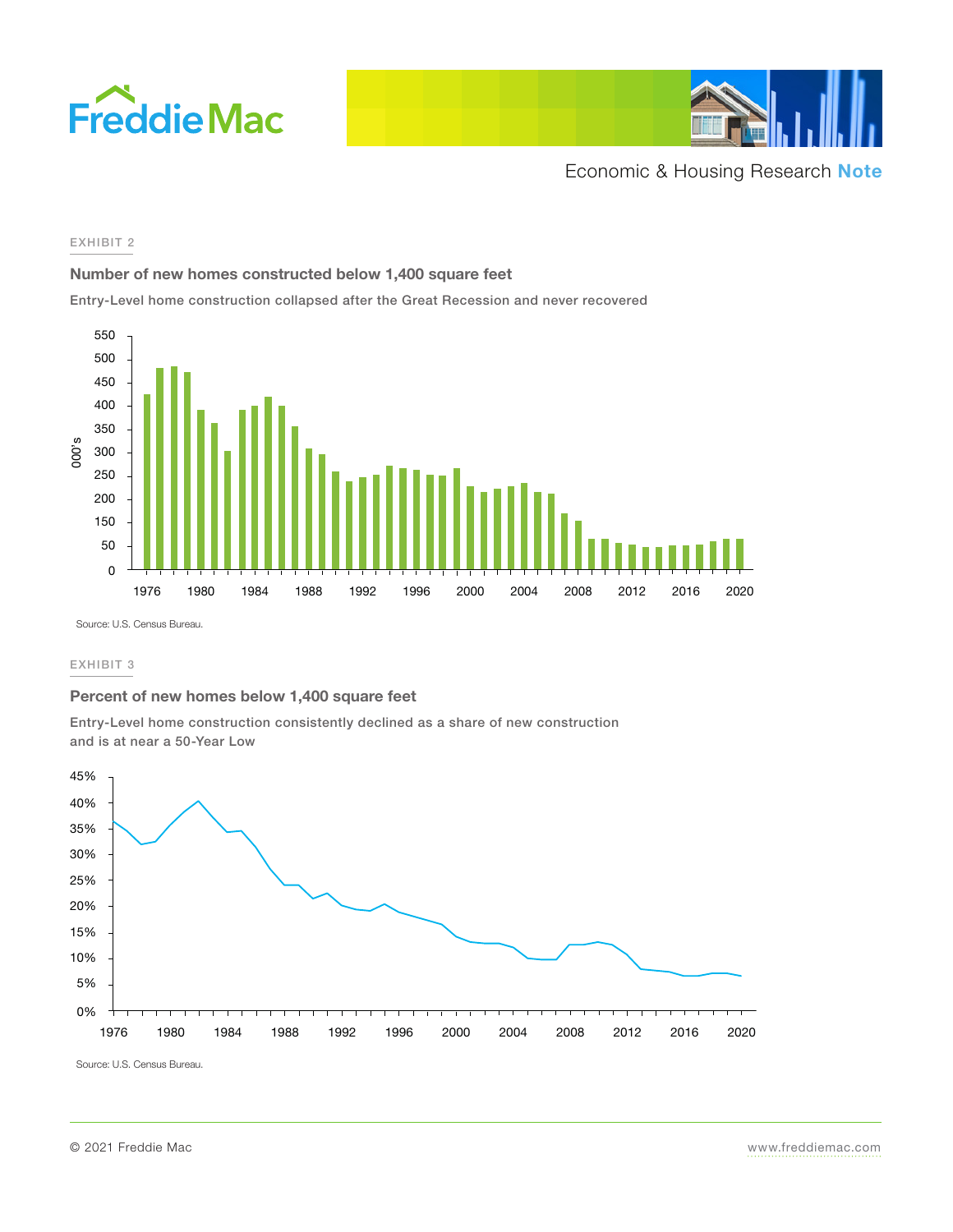



However, the decade long average for construction of single-family homes masked a troubling trend. In the second half of the 1980s, the share of new entry-level supply decreased from 40% of our nation's new single-family housing units in 1982 to 24% by 1989, a large decline that continues to today.

In the 1990s, as inflation fears decreased, mortgage rates fell by over four percentage points to 8.1%. The decline in mortgage rates led to an increase in demand for new single-family construction from 966,000 units in 1990 to one million units by 1999, the highest rate since 1979. While new construction was at a 20-year high, entry-level single-family production averaged a mere 207,000 units per year during the 1990s, down from 314,000 during the 1980s and 418,000 in the latter half of the 1970s.

The 2000s saw a substantial rise in new housing supply in reaction to new mortgage rate lows and new subprime and Alt-A products that led to record home purchase demand by the middle of the decade. As a result, new single-family housing supply rose to 1.7 million in 2006 the highest construction level in sixty years. Despite the

In 2020, we estimate that there were only 65,000 new entry-level homes completed—less than one-fifth of the entry-level homes constructed per year in the late 1970s and early 1980s.

record increase and level of new single-family housing supply, entry-level supply continued its downward trajectory. During the 2000s, new entry-level housing supply averaged 150,000 units per year, compared to 207,000 during the 1990s. Even at its cyclical peak during the 2000s, entry-level supply reached only 186,000 units in 2004, the same year that homeownership peaked during this period. This trend is indicative of the impact of entry-level housing supply on homeownership, which is well below the peaks of prior expansions.

During the 2010s, new entry-level housing supply decreased further to an average of 55,000 units per year, and in 2020, we estimate that there were only 65,000 new entry-level homes completed less than one-fifth of the entry-level homes constructed per year in the late 1970s and early 1980s.

## Future outlook: shortage to continue on strong demand

The ongoing housing shortage is large and rising, in part due to the effects of the COVID-19 pandemic. Our estimates suggest that the shortage has increased 52% from 2.5 million in 2018 to 3.8 million in 2020. And given the low mortgage interest rate environment, the high demand and the need for more space, we expect this shortage to continue into the near future. In fact, the decline in entry-level supply is even more pronounced than the overall shortage. The share of entry-level homes in overall construction declined from 40% in the early 1980s to around 7% in 2019.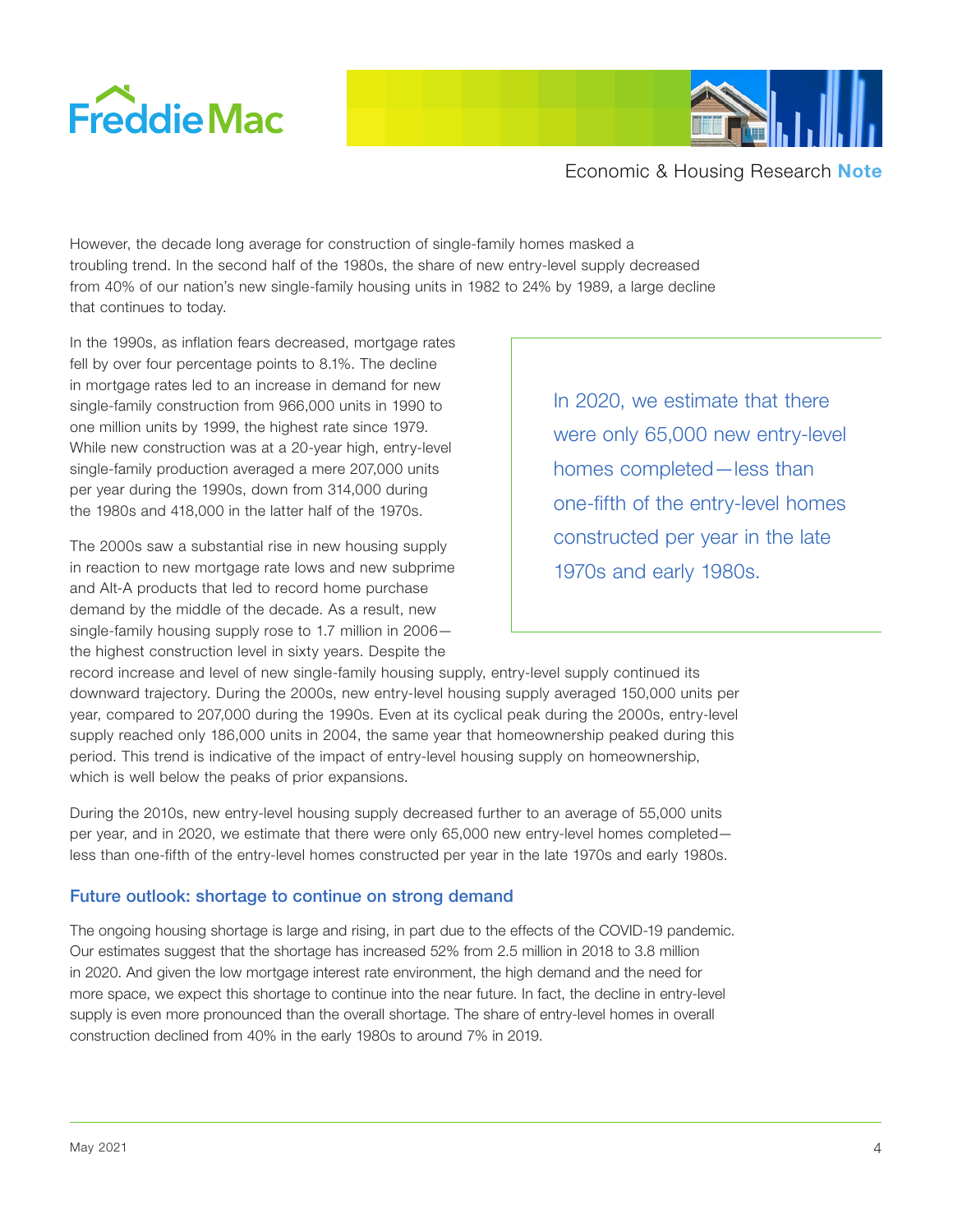



The U.S. is currently experiencing an increase in housing demand that is well beyond what record low mortgage rates would typically yield as many people are spending more time at home. This high demand has driven the housing supply shortage even higher and has also caused home prices to rise over 12% from a year ago. We do not expect housing demand to decrease in the near-term, especially given the demographic tailwind. For example, Millennials at a population of 72 million, are now the largest demographic in the U.S., and they are at their peak first-time homebuying age—the age where homeownership soars the most. This can be seen in **Exhibit 4a**, which indicates the percentage point change in homeownership by age group. The exhibit indicates that the largest change in the homeownership rate is for those under 25 years of age to those between 25 to 29 years of age. This change is also reflected in the increase in the homeownership rate of the 25-34 year olds, which has been increasing since 2016 after recovering from the impact of the Great Recession of 2008-09 (**Exhibit 4b**). Given the large young adult cohorts entering the housing market, the demand for entry-level single-family homes should remain high for the rest of the decade.

#### EXHIBIT 4a





Source: HVS, U.S. Census Bureau, 2020.

EXHIBIT 4b



**Homeownership rate of 25-34 year-olds** 

The combination of low supply (especially entry-level) and high demand (especially entry-level) is causing entry-level prices to rapidly escalate well above overall prices, triggering affordability issues for buyers to come up with even larger down payments.

Source: U.S. Census Bureau Housing Vacancy Survey.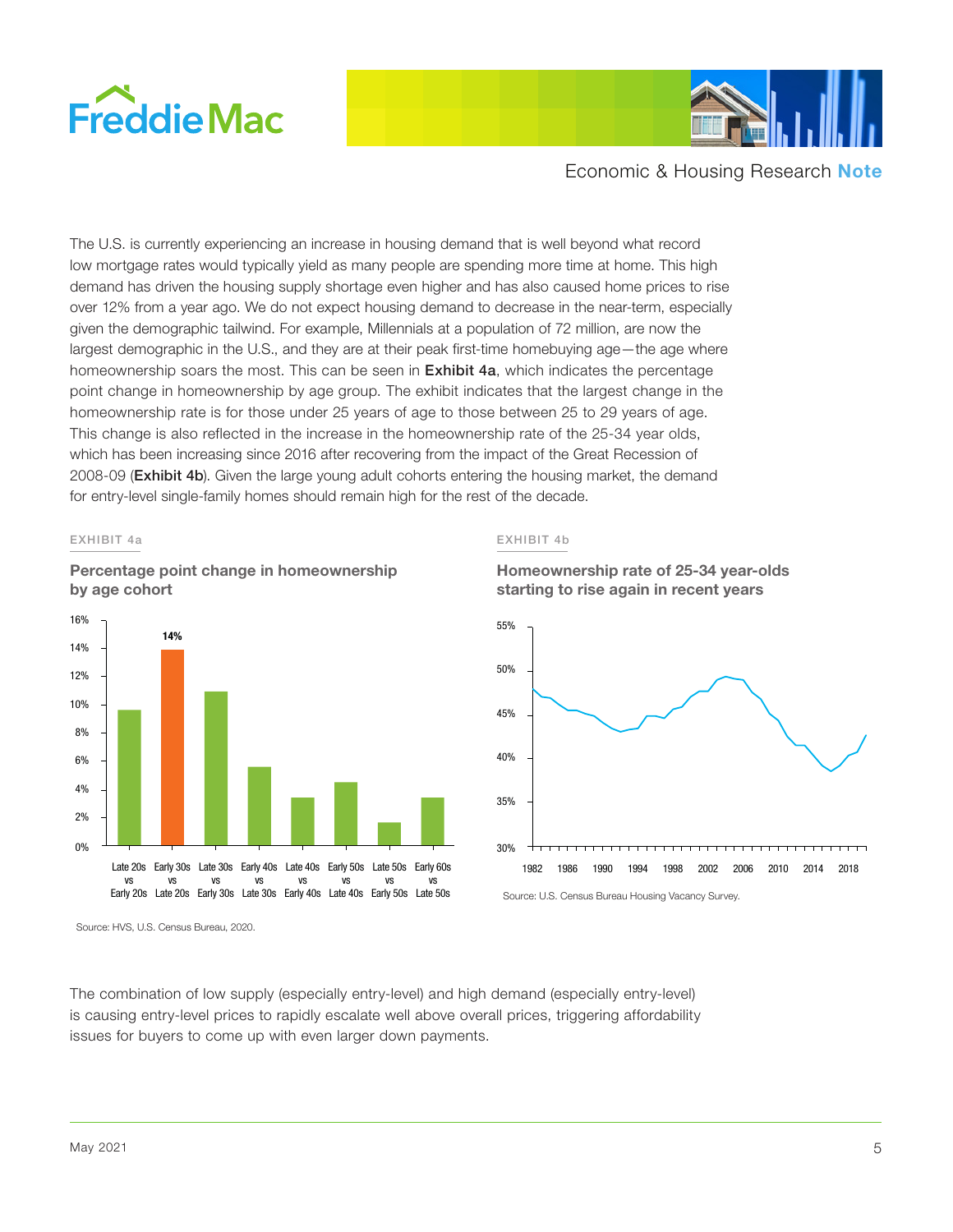



# Appendix

The calculation in **Exhibit 1** is based on the following data sources and assumptions.

- 1. Number of Households: We obtain the number of households and headship rates from the CPS-ASEC 2020 survey. The latest available data is from the March 2020 ASEC survey at 128.5 million.
- 2. Target Households: To obtain the target households, we need a target headship rate. As we did in our 2018 analysis, we use the housing costs factor from the Oaxaca Blinder decomposition and add it back to the actual headship rate to get the target headship rate. We use the same housing costs factor as we did in our 2018 analysis and add that to the current headship rates. We then apply these target headship rates to the 2020 population numbers that we obtain from the CPS ASEC survey. We estimate the target households as a product of the target headship rate and the population to be equal to 129.8 million.
	- a. However, household estimates vary considerably based on the source. Because we use the Housing Vacancy Survey for our analysis of housing supply, we must convert households based on the CPS-ASEC to a series consistent with the estimates from the HVS. To do so, we apply a multiplier to the target households obtained above from the CPS-ASEC 2020 (129.8mn). The multiplier is based on the ratio of the CPS-ASEC and HVS households. The CPS-ASEC household estimate for March 2020 was 128.5 million. The HVS estimate for that month was 124.9 million. We deflate our target households by a factor equal to 124.9/128.5, or 0.97. This gives us target households of 126.2 million.
- 3. Vacancy Rate: The current vacancy rate according to the HVS is at 10.9% for Q42020, which puts the vacant units at 15.4 million.
- 4. Target Vacancy Rate: The target vacancy rate is unchanged from our previous analysis at 13% or 18.9 mn units. It is estimated to ensure that there is a well-functioning housing market, which requires some vacant properties for sale and for rent.
- 5. Housing Stock: The housing stock estimate from HVS was at 141.2 million for 2020Q4.
- 6. Target Housing Stock: Based on the target households (126.2 million) and the target vacancy rate of 13%, we estimate the target housing stock ( $k^*$ ) as

$$
k^* = \frac{hh^*}{1 - v^*}
$$

Where  $hh^*$  is target households and  $v^*$  is the target vacancy rate Which gives us an estimated required housing stock of 145 million units or a shortage of 3.8 million units.